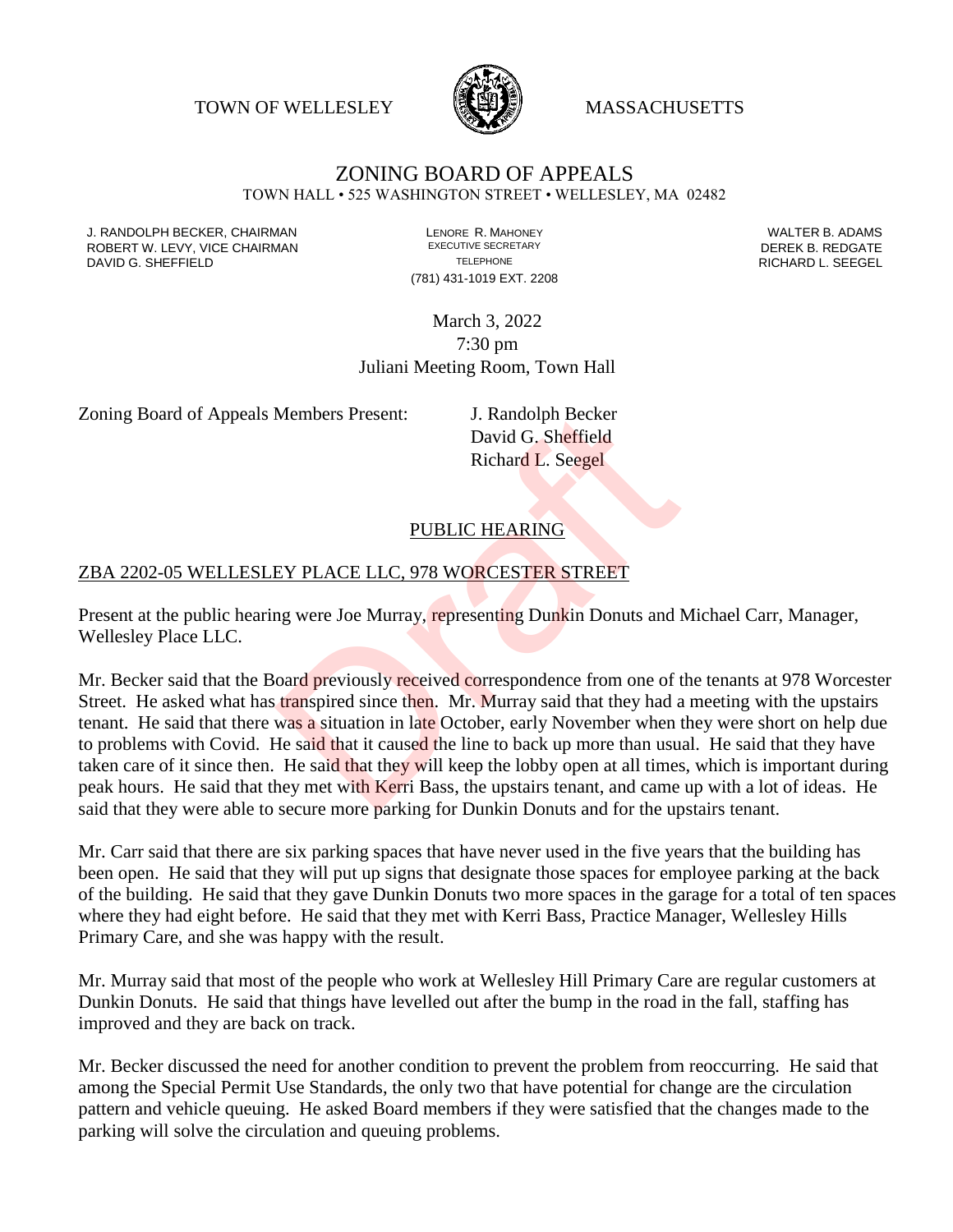Mr. Murray said that they learned that there can be a large gap between cars. He said that they have gone out and encouraged people to move forward, which has tightened up the lane. He said that they now have more people at the window making sure that it is operating at the right speed.

Mr. Seegel asked if it would be helpful to put some markings in the drive through lane between space 58 and 59, indicating that cars should not block the entrance to the building. Mr. Murray said that they can mark it with stripes. Mr. Sheffield suggested that it be indicated as a pedestrian area and marked as a crosswalk so that cars do not park at the entrance to the back door.

Mr. Becker asked if any member of the public wished to speak to the petition.

Mr. Murray asked for a three year renewal of the special permit. Mr. Becker discussed existing conditions to the permit. Mr. Seegel confirmed that the building is at full occupancy now. He said that condition can be taken out. He said that a condition should be added that signage or striping shall be placed on the drive through where there are entrances to the building.

Mr. Seegel moved, Mr. Sheffield seconded the motion, and the Board voted unanimously to renew the special permit, subject to removal of the part of the existing condition for full occupancy and adding a condition for signage or striping at the entrances to the building.

### ZBA 2022-16, FR LINDEN SQUARE, INC., 185 LINDEN STREET (BANK OF AMERICA)

Present at the public hearing was Eric Gunn, CBRE, Facility Partner with Bank of America. He said that the request is for renewal of the special permit for two drive up lanes that operate 24 hours daily at 185 Linden Street, in the Linden Square Development.

Mr. Becker asked if there have been any changes to vehicle circulation or queuing lanes.

Mr. Seegel said that he noticed more pickup activity at restaurants during Covid. He said that in some instances cars blocked the entrance. He asked if signage was considered. Mr. Gunn said that he did not get any calls about that specifically. He said that things have opened up over time and seem to be getting closer to as it was. He said the problem was the result of people waiting in abnormal situations and that problem should go away. etheld seconded the motion, and the Board voted unam<br>emoval of the part of the existing condition for full occ<br>riping at the entrances to the building.<br>N SQUARE, INC., 185 LINDEN STREET (BANK O)<br>ng was Eric Gunn, CBRE, Fac

Mr. Becker said that the existing permit was granted for two years.

Mr. Sheffield asked for a description of the circulation. Mr. Gunn said that they worked with the landlord when the area was redesigned to open it up a bit and it seems to be working well at this point. He said that there is probably not much more that they can do without getting the landlord involved.

Mr. Sheffield said that the Planning Board suggested signage for no right turn. Mr. Becker read the Planning Board recommendation.

David Himmelberger, Esq., said that the Board granted approval for additional construction at the California Pizza Kitchen building for outdoor seating that will extend further out between the two buildings. He said that will make it more difficult to make a right turn. He said that there is a left arrow on the concrete retaining wall as you exit the ATM to take you around the back of the building to the Cambridge Trust drivethrough and the exit. Mr. Seegel said that it might be a good idea to put a sign there for left turn only after you go through the lanes.

Mr. Sheffield said that the left turn sign on the wall is small and hard to find. He said that you have to maneuver around the dumpsters. He said that improved signage might help.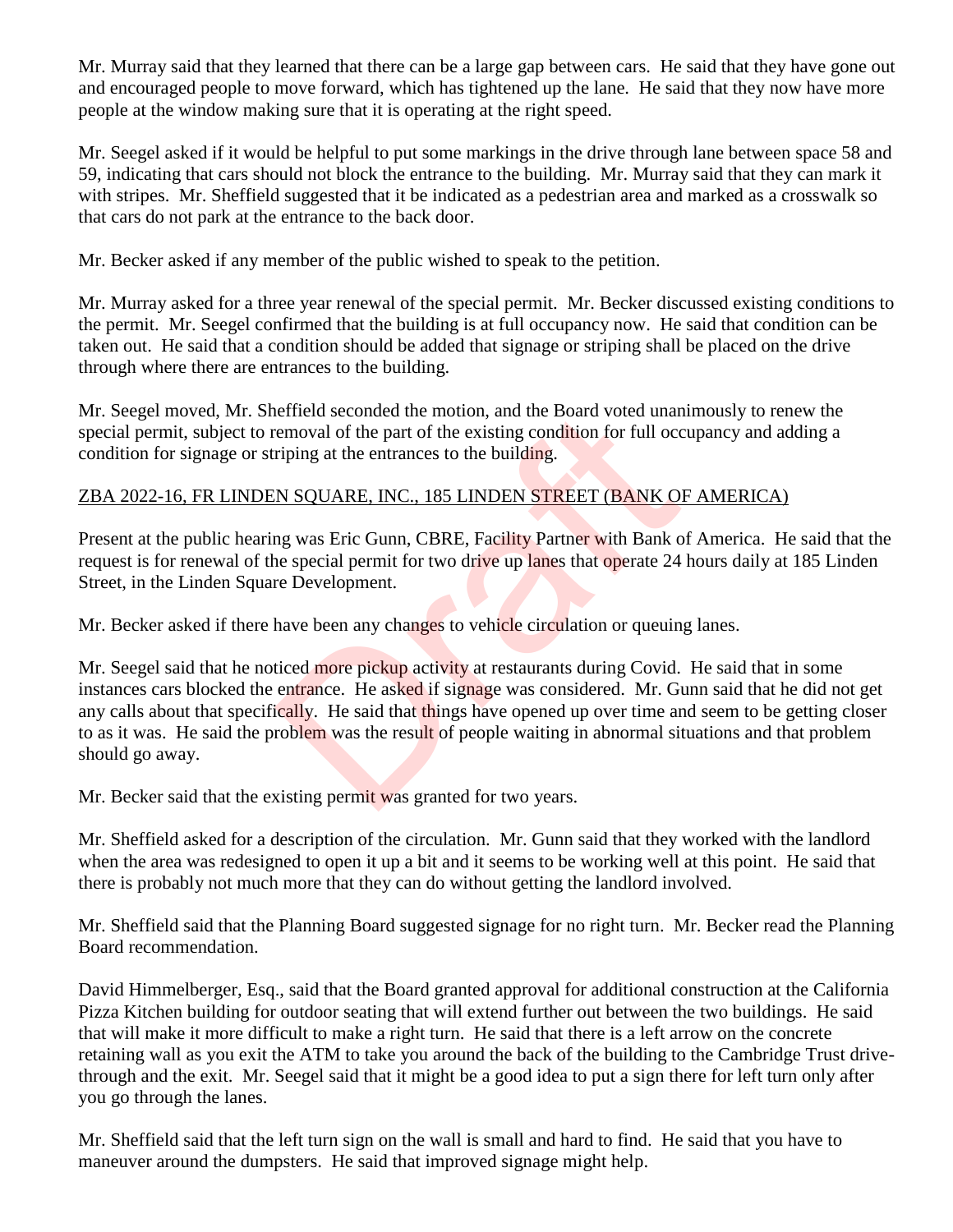Mr. Sheffield moved, Mr. Seegel seconded the motion, and the Board voted unanimously to renew the Special Permit for three years, subject to a condition that the Petitioner shall investigate the possibility of installing a left turn only sign.

#### ZBA 2022-21, FR LINDEN SQUARE, INC., 195-197 LINDEN STREET

Present at the public hearing was Tom Fontaine, representing Cambridge Trust, who said that the request is for a three year renewal of the special permit for the drive up window at their location in Linden Square. He said that nothing has changed since the last approval.

Mr. Sheffield said that the approach to the drive through is visually difficult with the dumpsters. Mr. Fontaine said that Cambridge Trust does not have control of the dumpsters. Mr. Seegel said that the Board should address that issue the next time that Federal Realty comes before the Board.

Mr. Sheffield said that the sign on the wall for Cambridge Trust is small and it hard to see because of the mural.

Mr. Becker asked if any member of the public wished to speak to the petition.

Mr. Becker discussed existing conditions of the special permit.

Mr. Seegel moved, Mr. Sheffield seconded the motion, and the Board voted unanimously to renew the Special Permit for three years, subject to the conditions that are currently in effect.

# ZBA 2021-87, BLAR VIK LLC, 34 BAY VIEW ROAD

Present at the public hearing were David Himmelberger, Esq. and Frank Utano, Blar Vik LLC, the Petitioner. He said that the request is for Zoning relief to construct a new single family home on a property that has a pre-existing nonconforming structure with a 10 foot side yard setback. He said that the Applicant came before the Board in September of 2021 with plans for a modern contemporary looking home. He said that there was considerable concern voiced by the **Bo**ard and the neighbors as to that look not being harmonious with the neighborhood. He said that they came back in November of 2021 with a traditionally designed home that maintained a left side yard setback of 20 feet and a right side yard setback just over 10 feet. He said that the question was raised at that time whether a variance had been considered to center the house on the lot with two 15 foot setbacks. He said that they were prepared to seek a variance based on the topography of the lot, where there is a significant drop from front to back of 25 feet, and the narrow shape of lot at 70 feet by 169 feet. He said that when he re-examined the original site plan, he saw that the existing left side yard setback is 19.3 feet and is nonconforming. He said that, under Bellalta, the nonconformity on the left side can be worsened from 19.3 feet to 15.2 feet. He said that the right side yard setback will be improved from 10.2 feet to 15.3 feet. He said that they do not need a variance but do need a special permit/finding to allow the house to be centered on the lot to 15.2 on the left side and 15.3 on the right side. He said that the house is similar in size with a TLAG of just under 3,600 square feet. He said that at two houses down at 28 Bay View Road, the living area is 3,478 square feet. He said that at 20 Bay View Road it is 4,082 square feet. He said that the size of the proposed house is consistent with some of the homes. He said that it will be larger than the adjacent homes but, by improving to the 15 foot setbacks, they have done a good job centering the house and minimizing the impacts. He said that the right side at 36 Bay View Road has a 10.5 to their garage and 30 Bay View Road has a 10 foot setback on the other side of the house. He said that stormwater management will take all of the stormwater into two infiltration systems behind the house. He said that the redesigned house is attractive and fits with the neighborhood. nember of the public wished to speak to the petition.<br>
ting conditions of the special permit.<br>
eeffield seconded the motion, and the Board voted unan<br>
rars, subject to the conditions that are currently in effect<br>
SLLC, 34

Mr. Seegel said that the Bellalta case does apply. He said that this is a good solution.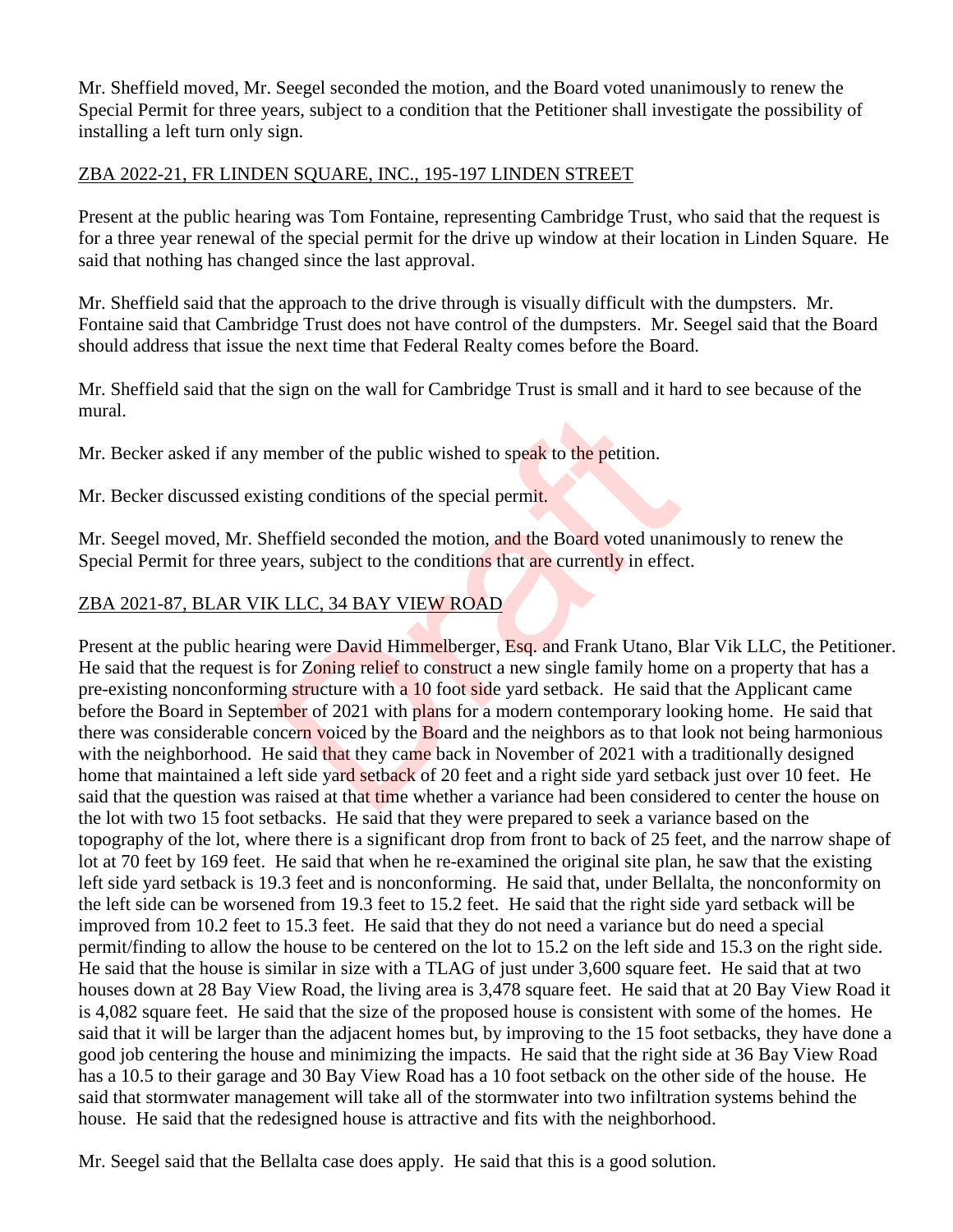Mr. Sheffield asked about the height of the walls. Mr. Himmelberger said that the walls will all be four feet or less.

Mr. Sheffield said that no second floor plan was submitted. He said that Elevation Drawing A4 shows the left side as a blank side. He asked about the function behind that space. Mr. Himmelberger said that there was a reduction from four to three bedrooms. He said that they can put another window on the second floor. Mr. Sheffield said that there are two types of windows on the second floor on the right side. Mr. Himmelberger said that the transom windows were placed there in response to concerns of the neighbor on the right side. He said that they can put a transom window on the left side. Mr. Utano said that there is a bedroom on the back left side. He said that can put two transom windows there that are consistent with the right side.

Mr. Becker confirmed that Elevation Drawing A2, dated 6/20/2021 is no longer valid. Mr. Himmelberger said that it was modified by pulling back the right side.

Peter Mariani, 36 Bay View Road, said that this is the fourth time that the neighbors on Bay View Road have come before the Board to oppose the plans for rebuilding the house at 34 Bay View Road. He said that while none of the neighbors are opposed to the house being torn down because of its downtrodden, dilapidated and unsafe status. He said that they are opposed to the current plans that the Developer has proposed. He said that when the property was purchased by the Developer and the plans were formed, there was a total disregard for the rules of the town with regard to 20 foot setbacks on both the left side and the right side of the property. He said that the size of the house concerned the neighbors on both sides of the house and directly across the street. He said that the Developer did adhere to the 3,600 TLAG Rule by having a house at 3,499 square feet. He said that there are issues regarding closeness, fire safety, privacy, views of Morses Pond and the Aqueduct Path. He said that there has been a precedent for 20 foot setbacks in the neighborhood for several years when a Developer was told to change their plans to meet the requirements. He asked that the same be done for this project. w Road, said that this is the fourth time that the neighbor<br>popose the plans for rebuilding the house at 34 Bay Vie<br>opposed to the house being torn down because of its do<br>they are opposed to the current plans that the Dev

Mr. Becker said that because there is a left side yard nonconformity and a right side nonconformity, so Section 19 does not apply. He said that Section 17 applies and that says that if the Developer proposes something that does not make the nonconformity worse, he is entitled to a permit. He said that if he does make it worse, he has to present data to the Board that shows that it is not substantially more detrimental to the neighborhood than the existing structure.

Sharon Beckman, 30 Bay View Road, said that she welcomes new neighbors and a new house to be built on the lot. She said that the house is decrepit and probably a danger about to fall down. She said that the Board members are concerned with architecture but the neighbors about concerned about compliance with Zoning laws. She said that the neighbors do not understand the need to build a house that is so large that it cannot comply with the Zoning rules. She said that the Attorney mentioned that there is another large house on the street that is approximately the same size. She said that house is on a larger lot with more frontage and is compliant with the Town's Zoning laws. She said that the house would not be typical for that part of the street. She said that the whole half of the street that follows from Shadow Lane has modest older houses on smaller lots. She said that every lot has the slope behind it and many of the lots have smaller frontage. She said that those houses were built in compliance with the Zoning laws. Some of them have a one car garage that is not in compliance but having a small garage with no windows is different from have a large towering house next to both of the houses. She discussed the Bellalta Case, which she said was a different type of case. She said that it was for a small addition that the neighbors said was consistent with the neighborhood. She said that was the record that the SJC relied on. She said that in this neighborhood of smaller homes, the neighbors are saying that they welcome new construction but it should comply with the Zoning law. She said that approval of noncompliance should be the exception. She said that the Applicant has not shown that there is a big need for a large house on that lot. She said that when the property was purchased, the size,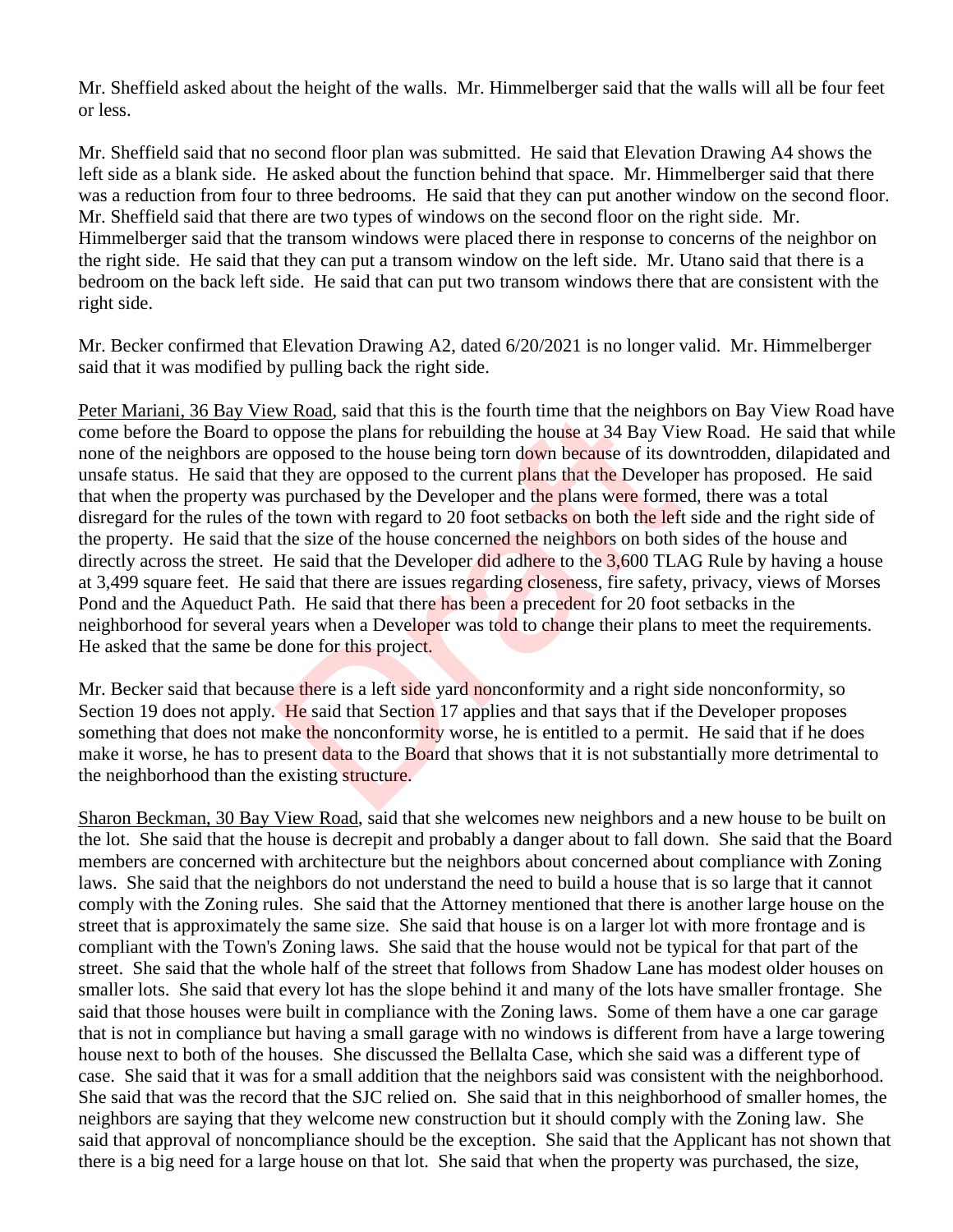frontage, topography of the lot and were probably factored into the purchase price. She said that if the Board allows the reduction in the side setbacks, the same rules should apply to every other lot that they would be entitled to the same thing. She said that will bring the houses even closer together. She said that, with respect to substantial detriment, it would be a dramatic change to neighborhood if the Zoning laws are not applied. She said that every smaller home could be torn down and new construction could be built with 3,500 square foot houses that can only be built if there are exceptions to the Zoning law. She said that would be a substantial change to the neighborhood. She asked about the nonconformity being based on inches. She asked what that was based on. She asked if a survey had been done. She said that even it is a few inches, it should be considered to be de minimis and should not allow for extension of an additional five feet. She said that she submitted a letter.

Patricia Kidik, 33 Bay View Road, said that she lives directly across from the proposed house. She said that she has been there for 38 years. She said that there is no excuse to overbuild on a small lot if the reason to do it is to just to provide more living space. She said that the Bay View neighborhood is extremely sensitive to the Zoning laws. She said that they have the sports center and they daily deal with Zoning laws that were not adhered to. She said that they have noise, rodents, lights and lost forest. She said that she can see Morses Pond now and may lose her view. She said that Zoning laws were not adhered to.

Erin Reilly, 28 Bay View Road, said that the neighbors around the house are heartfelt and it is not a nimby thing because all three of the neighbors would probably benefit from the Board granting a variance because their lots will become more valuable. She said that the houses are priced in accordance with the restrictions. She said that it the restrictions are not there, it is the neighbors' best interest. She said that the neighbors prefer the character of the neighborhood. She said that the project has been looked at from different mindsets of developer, lawyer, and architect. She said that she is an architect. She said that this is not a flat lot. She said that the Developer hired a lawyer to help him get relief from Zoning. She said that the Developer should have hired an architect to design for this location. She said that the proposed house is not good for this location. She discussed the retaining walls at the back. She said that they will need to be higher than four feet. She discussed the slope of the lot. She said that another project on Bay View had to hire an engineer during construction for retaining walls because they had overlooked what the site would be. She said that the foundation wall will have to be 15 to 20 feet. She discussed the dimensions of the great room. She said that it will be 40 feet by 25 feet. She said that there is a 7 foot by 10 foot island. She said that with an eating area, a huge banquet table and two full size couches, there would still be a 10 foot swath of space in the middle. She said that they are asking for relief to build such a big house that impacts the neighbors. She said that this will be more detrimental to the neighborhood. She said that a good architect could start with the slope and the frontage to come up with a plan that will give them everything that they need. She said that it does not fulfil the requirements to grant a special permit. y lose her view. She said that Zoning laws were not ad<br>
<u>Road</u>, said that the neighbors around the house are hear<br>
the neighbors would probably benefit from the Board g<br>
e valuable. She said that the houses are priced in a

Ms. Beckman said that the Board said that the survey is the basis for a finding of the nonconformity at 34 Bay View Road. Mr. Himmelberger said that a stamped plan dated 5/19/2021 shows a 19.3 foot left side yard setback.

Mr. Becker read the Planning Board recommendation

Mr. Becker said that the case that Mr. Himmelberger presented at this hearing arises under Section 17 of the Zoning Bylaw, which deals with houses that have a nonconformity and what people can and cannot do with those houses. He said that Section 17 is substantially the same as Chapter 40A, Section 6, second exception of the Massachusetts General Laws. He said that a nonconformity arises because something changed after something was done. He said that in this case the house was built in 1941 and after 1941 the town changed the setbacks, which meant that the house was no longer in compliance with the bylaw. He said that it does not mean that the owner of the property has lost all value in his property and cannot do anything. He said that Section 17 and Chapter 40A, Section 6 tell you what people can do with that land. He said that the decision that the Board renders tonight does not come from what the Board members feel in their hearts but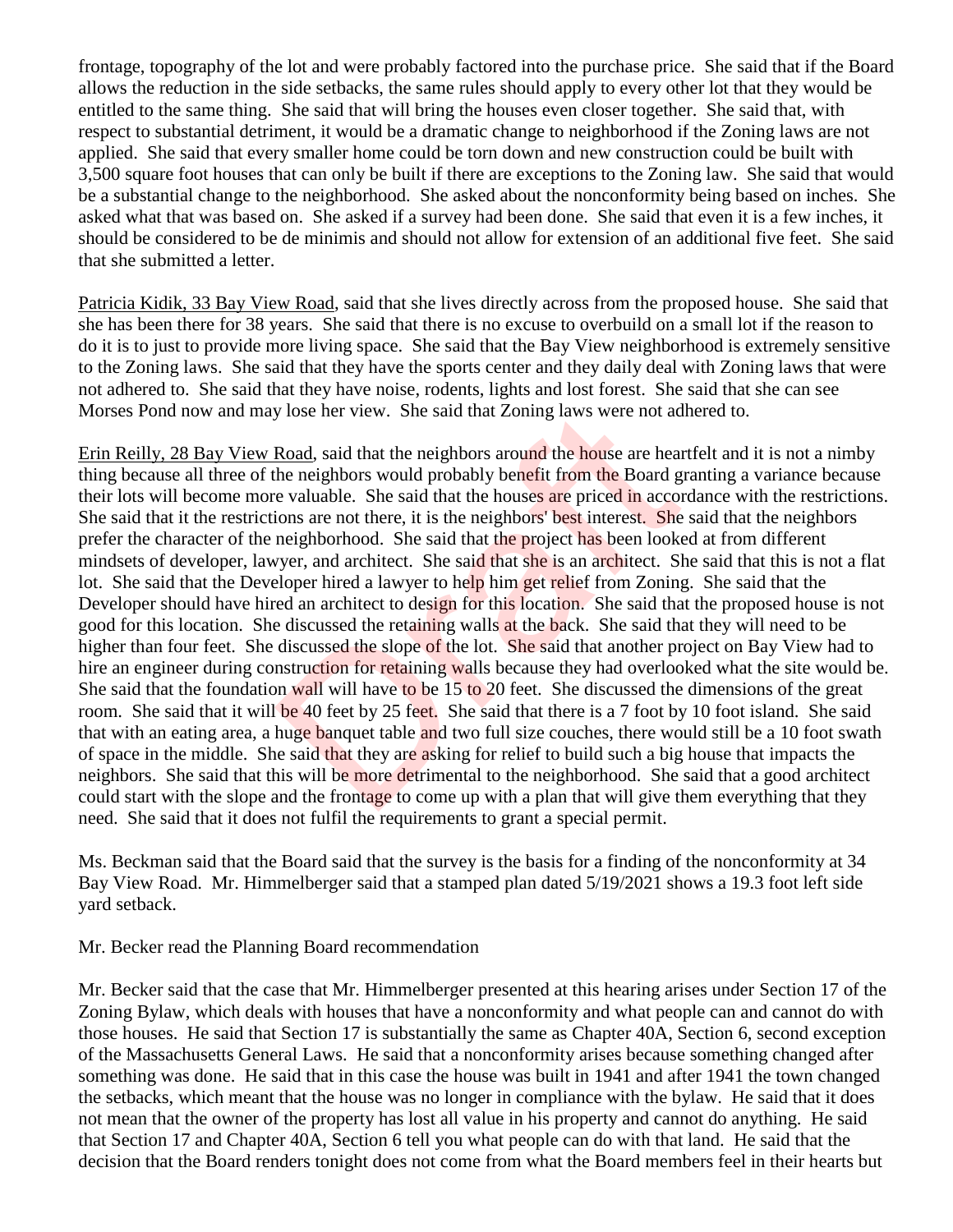from the Zoning Bylaw and the case law that underlies it. He said that the Board members do not have a free choice. He said that they are trying to balance the Town's needs versus the property rights, in accordance with the bylaw.

Ms. Beckman asked for an explanation about the Board's determination that the proposed structure will not be substantially more detrimental to the neighborhood. Mr. Becker said that the house meets all of the dimensional requirements of the Zoning bylaw except for the two that were discussed. He said that it is not a question of those two things but a question of a lot of different things such as the size and style of the house. He said that the design was changed based on guidance from the Board in consideration of the neighbors' concerns. He said that he looked at the size of houses in comparison to other houses in the neighborhood and compared the 1941 house and the 2022 house. He said that he decided that it would not be substantially more detrimental. He said that the Planning Board said that it would not be more detrimental. He said that the neighborhood is not simply the houses on Bay View Road but also other houses in Wellesley where the Board sees the same thing happening. He said that this is not done without a lot of thought but is done within the bylaw. He said that none of the problems that the neighbors brought up really spoke to the issues.

Mr. Himmelberger said that the setbacks will remain the same quantity of setback. He said that they did not lessen the net setback collectively of the two sides, which goes to it not being substantially more detrimental. He said that under Bellalta they could have sought to go further in but they did not.

Mr. Seegel moved, Mr. Sheffield seconded the motion, and the Board voted unanimously to grant a Special Permit and make a finding that the change will not be substantially more detrimental to the neighborhood than the existing nonconforming structure, subject to the condition that two transom windows be added on the left side on the second floor. at the setbacks will remain the same quantity of setback<br>ectively of the two sides, which goes to it not being sub-<br>they could have sought to go further in but they did not<br>effield seconded the motion, and the Board voted

#### ZBA 2022-11, TOWN OF WELLESLEY SCHOOL DEPARTMENT/FACILITY MAINTENANCE DEPARTMENT, 50 KINGSBURY STREET (WELLESLEY MIDDLE SCHOOL)

Mr. Becker said that the Board is awaiting some input from Town Counsel.

Mr. Seegel moved, Mr. Becker seconded the motion, and the Board voted unanimously to continue the petition to March 17, 2022.

# ZBA 2022-17, CHARLES & PEGGY COLLIER, 5 MAURICE ROAD

Present at the public hearing was Mike Tartamella, Architect, who said that the request is for relief for a proposed addition to the rear of the existing structure. He said that the existing house is in the 10,000 square foot Single Residence District and has nonconformities on both sides and the front. He said that on the east side is an existing one story addition. He said that the proposal is to construct a one story addition on that portion and a two story addition coming out of the rear, along with a proposed deck. He said that the proposed additions will maintain the existing nonconforming setbacks on the east side with slight improvement to the setbacks. He said that the existing setback is 14.5 feet and the proposed setback will be 14.7 feet, lining up with the existing structure on the east side. He said that TLAG of the completed house will be 3,130 square feet, which is below the threshold for the district.

Mr. Becker said that the property is located in a Water Supply Protection District. He said that he did not see anything about stormwater runoff. Mr. Tartamella said that they anticipate putting in an infiltration system in the rear yard because that area is well known to have some water table issues. He said that they anticipate putting a crawl space under the addition for the same reason.

Mr. Seegel said that two air conditioner pads on either sides of the house are located in the setback area. He said that they will have to be moved to the rear and out of the side yard. Mr. Tartamella said that the air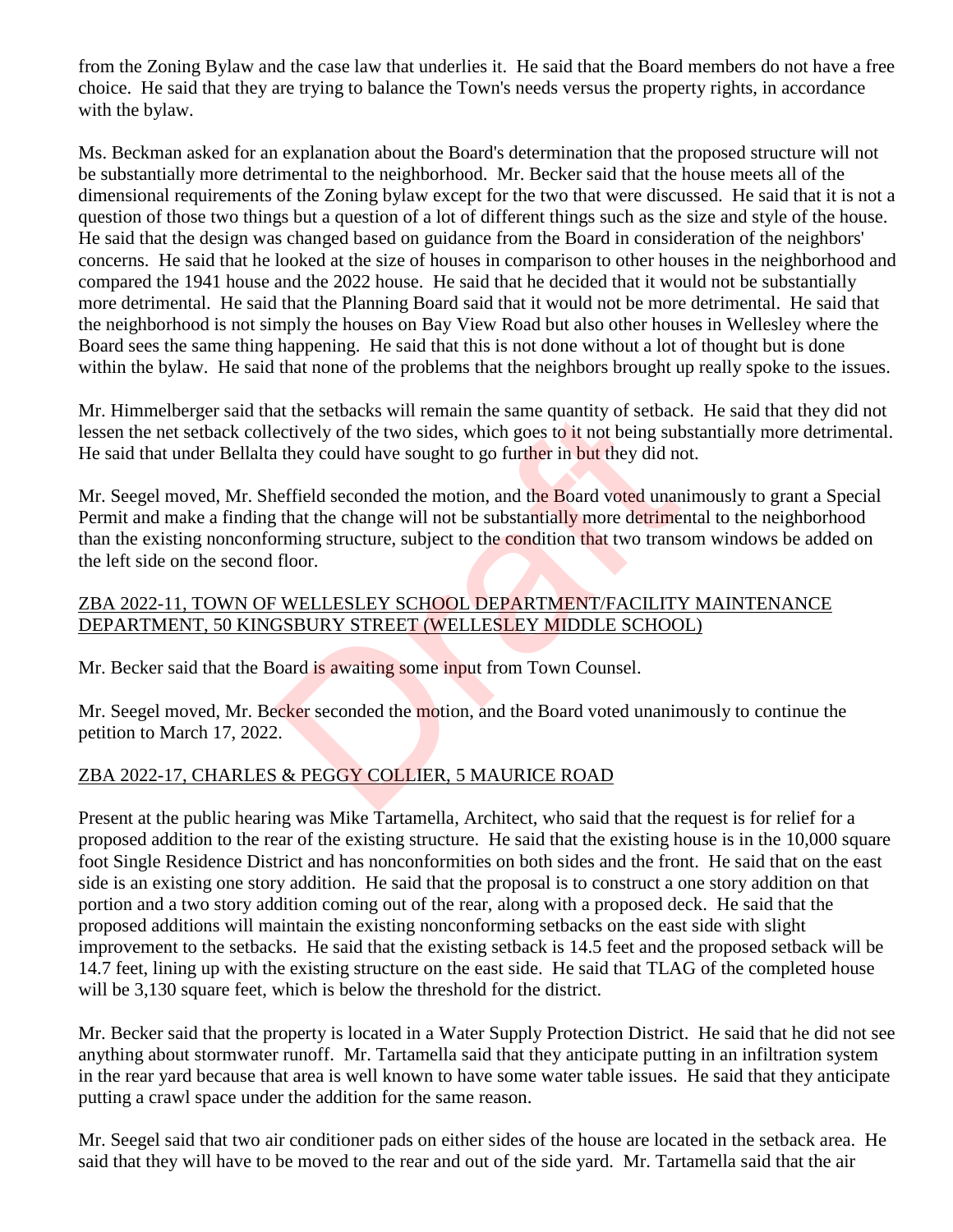conditioner pads are existing and show up in the photographs. Mr. Seegel said that there was nothing in the history that shows when the air conditioners were installed. He said that if they have been there over 10 years, they are grandfathered. He said that the last permit that was issued was in 1970.

Mr. Becker asked if any member of the public wished to speak to the petition.

Mr. Becker read the Planning Board recommendation.

Mr. Seegel moved, Mr. Sheffield seconded the motion, and the Board voted unanimously to grant a special permit and make a finding that after examination of various building permits, the air conditioner pads are pre-existing and not permitted but are grandfathered as 10 years have passed since the last permit was granted for the property, and that the proposed structure shall not be substantially more detrimental to the neighborhood than the existing nonconforming structure, subject to a condition that a stormwater infiltration system be placed on the property to capture the additional runoff.

# ZBA 2022-18, RICHARD MATHIAS & NA YI, 30 SUMMIT ROAD

Present at the public hearing was Richard Mathias, the Petitioner, who said that he and his wife bought the property last year. He said that before they move in, they would like to renovate the existing property and add an addition on the left side of a garage with a master bedroom above. He said that the right side of the property is nonconforming with a 12 foot side yard setback. He said that at the right rear of the property is a deck that was built in 1978 that they would like to raze and rebuild, expanding further back. He said that they will maintain the right side yard setback where it lines up with the right side of the house at 19.3 feet. ng was Richard Mathias, the Petitioner, who said that h<br>
if that before they move in, they would like to renovate<br>
side of a garage with a master bedroom above. He said<br>
y with a 12 foot side yard setback. He said that at

Mr. Seegel asked about TLAG calculations. Mr. Mathias said that the existing property is 3,200 square feet and 5,200 square feet is proposed. Mr. Becker said that it is an 18,000 square foot lot.

Mr. Seegel said that he concurred with the Planning Board's commendation of the Petitioner's plan to add to the structure rather than replace it.

Mr. Becker read the Planning Board recommendation.

Mr. Becker said that the property is located in a Water Supply Protection District and there was nothing submitted about runoff. Mr. Mathias said that they have engaged an engineer to look at that. He said that they did not get that done before the hearing due to Covid and other things.

Mr. Sheffield asked if there are any plans for the large pines and rhododendrons on the east corner. Mr. Mathias said that they want to leave as much as possible. He said that the contractor will try to minimize what happens to that space during construction.

Mr. Sheffield said that there is a double wide driveway and turnaround from Summit Road. He questioned whether there needs to be such a large curb cut. He said that he liked the circulation. He said that a previous owner told him of a history of flooding in the basement.

Mr. Seegel said that there appears to be a lot of ledge under where the two story addition is proposed. He asked about blasting. Mr. Mathias said that the contractor looked at and did not think that it will be necessary but they will not know for sure until they start the work.

Mr. Becker asked if any member of the public wished to speak to the petition.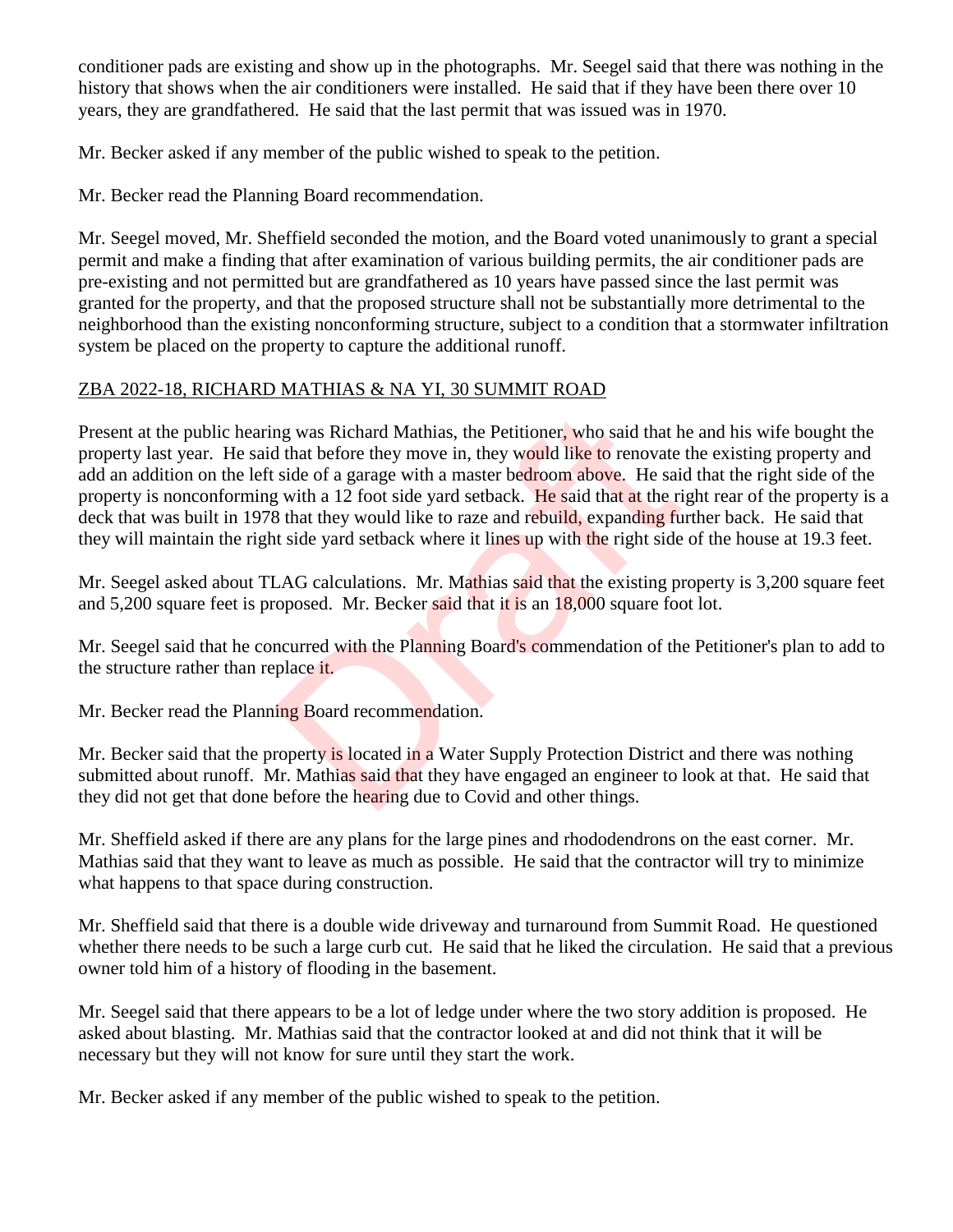Mr. Seegel moved, Mr. Sheffield seconded the motion, and the Board voted unanimously to grant a special permit and make a finding that the proposed structure will not be substantially more detrimental to the neighborhood than the existing nonconforming structure.

### ZBA 2022-19, 372 WASHINGTON STREET LLC c/o THE ALEVIZOS GROUP, 372 WASHINGTON STREET

Present at the public hearing was Matt Burke, representing DISH Wireless LLC.

Mr. Becker said that there was some discussion among the Board as to whether a special permit is needed for this project. Mr. Seegel said that a careful reading of the Zoning Bylaw indicates that a permit can be issued as of right.

Mr. Burke said that they got direction from the Building Department that a special permit was needed. He said that they are indifferent to the relief as long as they can co-locate at 372 Washington Street.

Mr. Becker said that the bylaw allows a height of building plus 12 feet and this will be less than that.

Mr. Becker said that the Board could grant a special permit, even though it feels that it is not required. Mr. Burke said that a letter from the Board stating that a special permit is not required would be sufficient. Mr. Seegel said that if the Building Inspector has a problem with that, the Board will issue a special permit.

Mr. Becker asked if any member of the public wished to speak to the petition.

# ZBA 2022-20, CHRISTOPHER & KIMBERLING EBELING, 38 SEAWARD ROAD

Present at the public hearing was Christopher Ebeling, the Petitioner, who said that the request is for relief for an existing nonconforming setback. He said that he and his wife are looking to do a renovation and a small addition on the back of the house. He said that they are planning to enclose an existing deck and square off the back of the house. He said that the area that they are planning to renovate was an addition that was put on in the 1980's and does not match the rest of the house. He said that the plan is to reconstruct it in a style that is more consistent with the original architecture. He said that they spoke with their neighbors about the plans. He said that the house is 2,600 square feet and is one of the smaller houses in the neighborhood. He said that both neighbors are supportive. He said that the one who is directly adjacent to them wrote a letter of support. ylaw allows a height of building plus 12 feet and this woord could grant a special permit, even though it feels in the Board stating that a special permit is not required ding Inspector has a problem with that, the Board w

Mr. Sheffield confirmed that there will be no additional air conditioners. Mr. Becker said that several of the Planning Board recommendations included a recommendation that no air conditioners be located in the setbacks.

Mr. Becker said that the proposal is for a small addition on the side where the nonconformity is on a lot that is nonconforming in size.

Mr. Becker asked if any member of the public wished to speak to the petition.

Mr. Becker read the Planning Board recommendation.

Mr. Seegel moved, Mr. Sheffield seconded the motion, and the Board voted unanimously to grant a special permit, as requested.

#### ZBA 2022-22, CAROLYN & BOTOND KISS, 18 MASSASOIT ROAD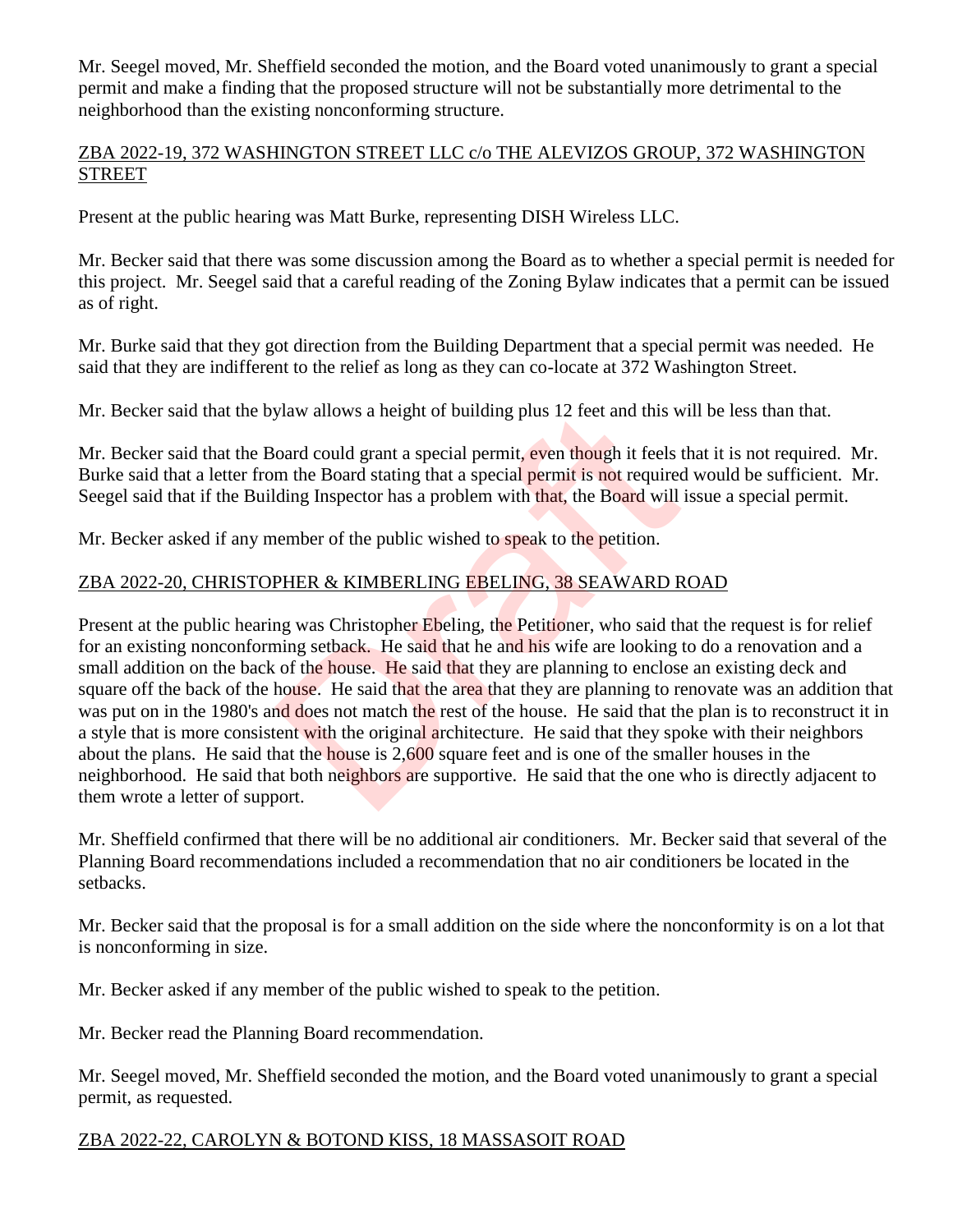Present at the public hearing was Carolyn Kiss, the Petitioner, who said that the request is for relief to build an addition above the garage and possibly extend a dormer across the back. She said that there are two points on the house that are nonconforming, one in the front left at 29.6 feet and at the back right corner.

Mr. Becker asked about TLAG calculations.

Ms. Kiss said that the proposed addition will have two bedrooms and one bathroom, for a total of 481 square feet. She said that total living area of the existing house is 2,046 square feet.

Mr. Becker said that the 3D views were helpful in understanding the dormers and where they stop.

Mr. Sheffield commented on the boxy eyebrow over the garage doors shown on Plan Z.5. He said that with three stories of façade, adding an eyebrow over the garage door with lighting underneath the eyebrow would be attractive and would help the scale of the house.

Mr. Becker asked if any member of the public wished to speak to the petition.

Mr. Becker read the Planning Board recommendation.

Mr. Seegel moved, Mr. Sheffield seconded the motion, and the Board voted unanimously to grant a special permit, as requested.

Ms. Kiss said that they talked about adding an eyebrow but wanted to wait to see what structure is behind the existing one. Mr. Sheffield said that the existing eyebrow is not attractive but a new one would be.

# ZBA 2022-23, LS BURKE REALTY, LLC, 56 WASHINGTON STREET

Present at the public hearing were David Himmelberger, Esq. and Marianne Burke, LS Burke Realty, LLC.

Mr. Himmelberger said that request is for modification of an existing variance, ZBA 77-4. He said that the requested relief to construct an additional one story garage bay with less than required left side yard setback of 10.2 feet. He said that the existing building has a nonconforming left side yard setback of 19.7 feet. He said that the existing lot is nonconforming due to lot coverage of 3,790 square, or 23 percent. He said that by adding an additional 333 square feet, the lot coverage will increase to 4,123 square feet, or 25.4 percent. He said that the lot is located in a General Residence District on Washington Street, the Lower Falls Commercial District and an SR 10 District. He said that the proposed bay on the left side of the lot has a medical office as the abutter located within feet of the common property line. He said that the owner will be remodeling some of the interior and will move into one of the two existing bays. He said that they require two bays for their business. He said that this is an appropriate modification of the existing variance that was granted in 1977 that is to continue so long as the operation continues at the funeral home. He said that the Board has typically applied a substantially more detrimental determination for analysis when viewing modifications of variances and if the Board does that here, it can conclude that it will not be substantially more detrimental to the neighborhood than the pre-existing nonconforming structure. He said that the passageway on the left side will remain the same, approximately 10 feet. He said that one of the conditions in the variance originally was that cars entering from Crescent Street also exit onto Crescent Street. He said that there are a few parking spaces along the left side drive. ing Board recommendation.<br>
effield seconded the motion, and the Board voted unan<br>
ked about adding an eyebrow but wanted to wait to see<br>
d said that the existing eyebrow is not attractive but a r<br>
E REALTY, LLC, 56 WASHING

Mr. Seegel asked when the original variance was issued. Mr. Himmelberger said that beginning in 1953, special permits were always issued and renewed. He said that in 1977 it was converted to a variance, contemporaneously with the recodification of the State Zoning Law.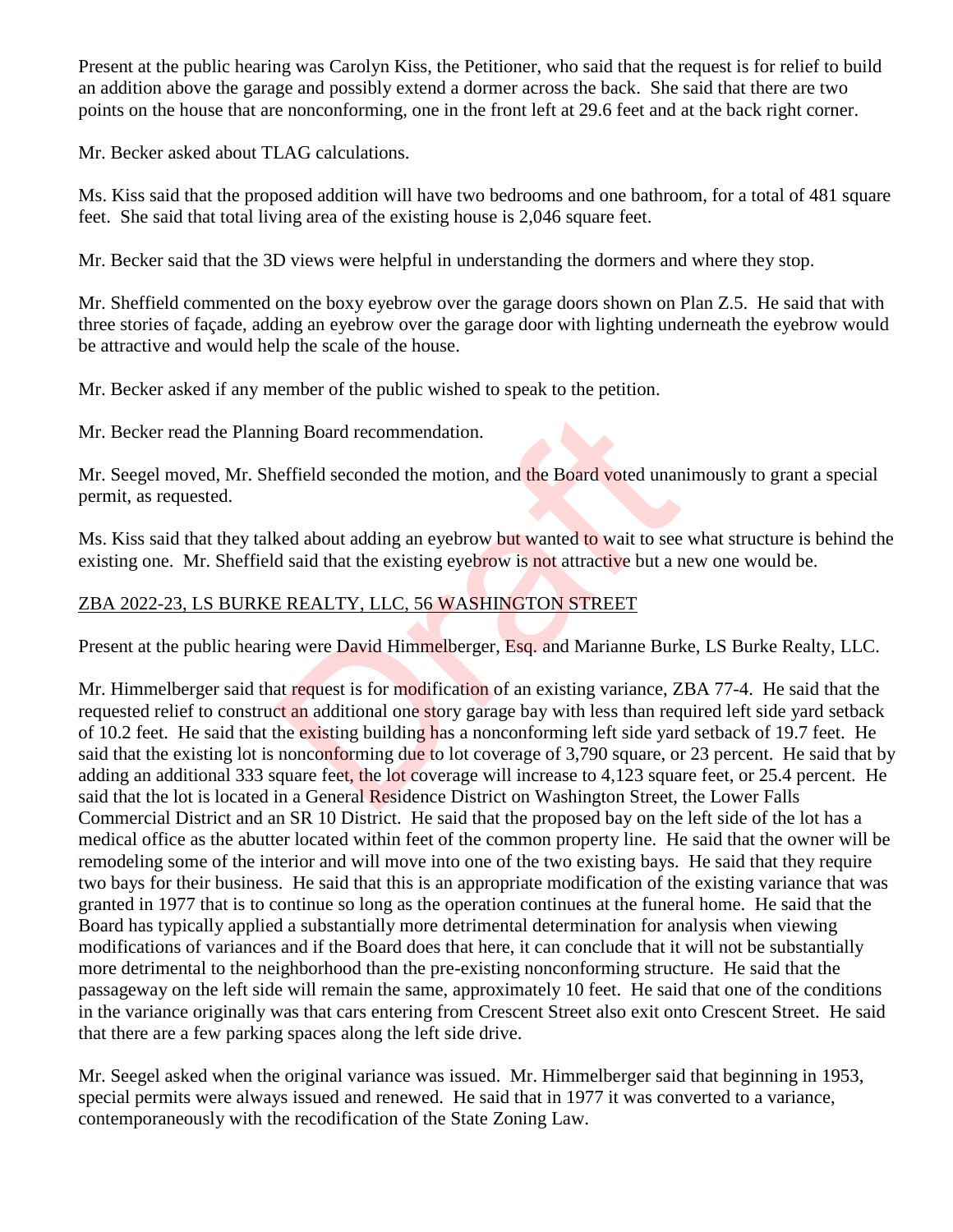Mr. Becker asked about traffic in and out of the new garage with cars parked in the spaces. Mr. Himmelberger said that the van is parked in one of the bays and the other bay is used for intake. He said that the bays are not in active use when the building is visited by guests.

Mr. Seegel moved, Mr. Sheffield seconded the motion, and the Board voted unanimously to modify the variance granted in 1977-4, and make the same findings from therein that a literal enforcement of the provisions of the Zoning Bylaw would involve substantial hardship, financial or otherwise, to the petitioner owing to circumstances relating to the shape and topography of the land and especially affecting this land but not generally affecting the Zoning District in which it is located, and the hardship is not self-created, and desirable relief may be granted without substantial detriment to the public good and without nullifying substantially from the intent and purpose of the Zoning Bylaw.

# ZBA 2022-24, WELLESLEY COLLEGE, 106 CENTRAL STREET, (TENNIS COURTS)

Present at the public hearing were Megan Buczynski, P.E., Activitas, and Chris Ridge, Wellesley College.

Ms. Buczynski said that the project before the Board is for Site Plan Approval for renovations at the tennis courts. She said that the site is at Wellesley College's athletic complex at the Paintshop Pond complex which is under an Activity Use Limitation (AUL). She said that Haley and Aldrich is working on Release Abatement Measure Plan (RAM).

Ms. Buczynski said that the plan is to take eight existing courts and reduce them down to six. She said that they will remove six trees, all outside of the tree bylaw. She said that they will raise the site up. She said that because the site is on the AUL, they are trying to reduce any removal of soils. She said that the site follows the slope of Route 135. She said that they will raise the site up two feet and will maintain the character of the site. She said that the views will not change from Route 135. She said that they will not reduce any of the vegetation along Route 135. She said that the existing site has lighting for the tennis courts. She said that there are currently 23 poles with metal halide lights that throw light everywhere. She said that they will replace them with new LED light fixtures and poles. She said that they will reduce down to 22 fixtures. She said that they will be able to focus the light more onto the courts. She said that light levels will be less than one foot candle at the property line. She said that they are asking for relief from the maximum requirement of 75 foot candles. She said that NCAA prefers to have 75 average foot candles. She said that, in order to get the average, they have some above and some below. She said that they are asking for relief with the intent that the average is 75 and at the property line it will be less than 1 foot candle. She said that they are also asking for relief for the shielded luminares. She said that they have them along Route 135 to reduce any spill behind, going towards the road area. She said that in order to reach the preferred foot candle levels, not all of the lights can be fully shielded. Mr. Sheffield confirmed that they will be adjustable after installation. is at Wellesley College's athletic complex at the Pair and Approval to ite is at Wellesley College's athletic complex at the Pai imitation (AUL). She said that Haley and Aldrich is wells. (RAM).<br>
RAM).<br>
are plan is to take

Ms. Buczynski said that the project was reviewed and commented on by the Engineering Department. She said that there was one tree by the parking lot that was erroneously shown as being removed. She said that tree will be staying. She said that Haley and Aldrich provided a memorandum that addressed the question of why the asphalt will be kept in place.

Ms. Buczynski discussed drainage improvements. She said that they will be reducing impervious surface. She said that they will collect some runoff and put it into a leaching basin. She said that anything that does not leach into the ground will continue to flow in the same pattern as it does now.

Ms. Buczynski said that grading at the site triggers Site Plan Approval but it is more of a renovation in kind of what is there today.